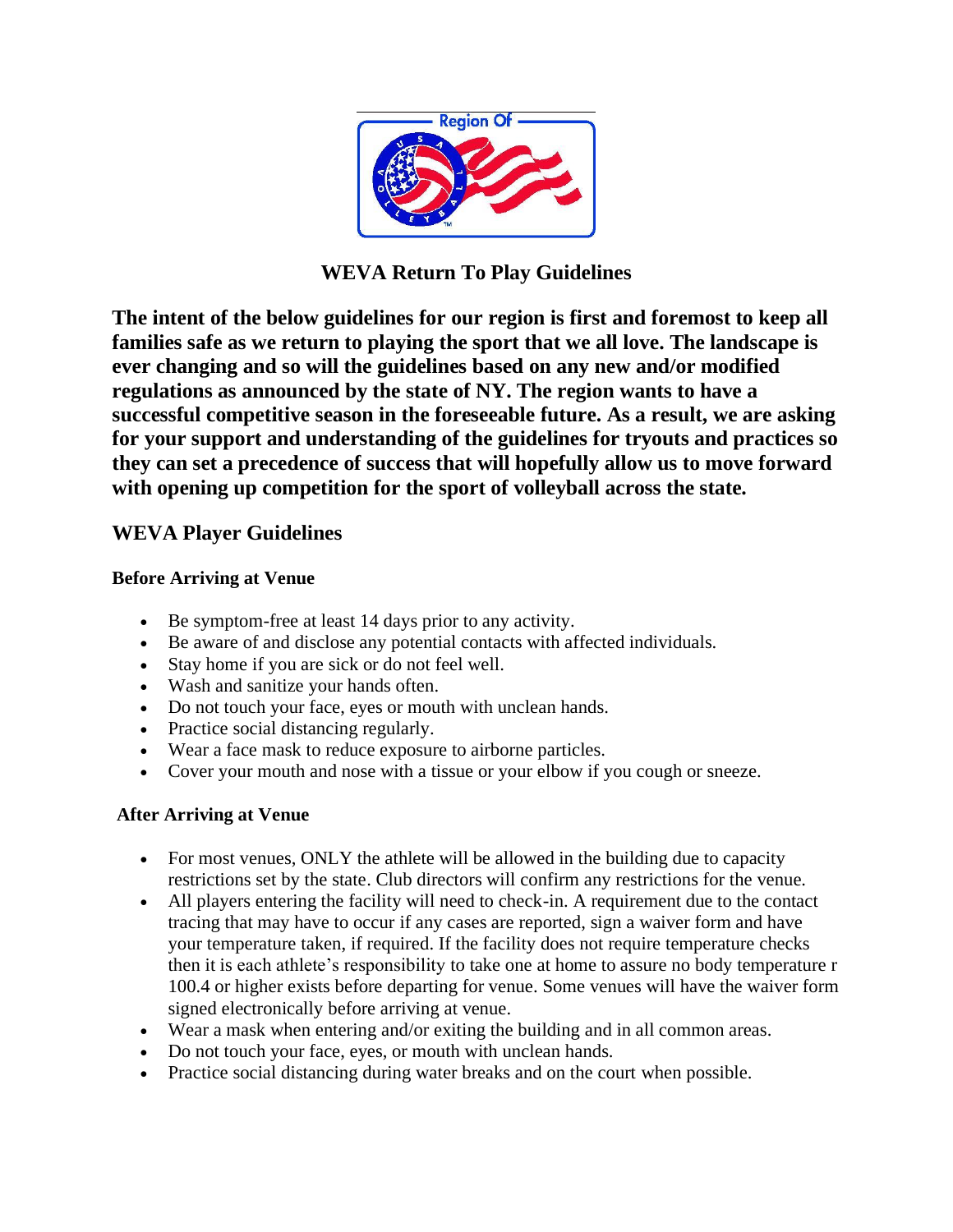- Do not share a water bottle. Label your water bottle so it can be easily identified. Only use no-touch water dispenser when filling up your water bottles, if the facility has them.
- Sanitize your hands often during a break.
- Refrain from huddling and high fiving with other participants.
- Please do not show up more than 15 minutes prior to your scheduled start time or a timeframe communicated by the club. Sign-in may be outside at some venues dependent on weather.
- Follow all of the guidelines posted throughout the facility.

## **WEVA Return to Play - Coaches and Staff**

- Will be responsible for completing the training for coaches and administrators at the below link, please print the certificate of completion for your records: <https://nfhslearn.com/courses/covid-19-for-coaches-and-administrators>
- Will follow all COVID-19 procedures.
- Will have their temperature taken when entering the facility, if required at venue. If facility does not do temperature checks then coaches/staff are responsible to take at home to assure body temperature is not 100.4 or above before departing for venue.
- Will not attend any scheduled activity if they are showing any symptoms of COVID-19.
- Will be required to wear a mask at all times in the venue.
- Will enforce social distancing rules and COVID procedures at all times (water breaks, waiting in line etc.).

## **WEVA COVID 19 Policy**

If an athlete, coach, or staff is showing any symptoms of COVID-19 or has traveled to a "hot spot", please stay home for two weeks after all symptoms are clear or from the timeframe you have returned from your travel.

If any player, coach, or staff has a confirmed case or has come in close contact with someone who has a confirmed case of COVID-19, we are asking all parents, coaches, or staff members to notify your club director and John Hughes immediately at 585-259-6557.

- Club director will notify all players, coaches, and staff members of their potential exposure and notify the CDC and Department of Health.
- Club director will notify the venue. The venue will be responsible for notifying other organizations using the facility at the time. The venue will also be responsible to have a thorough cleaning of the facility before any additional use.
- Anyone testing positive for COVID-19 cannot return to the venue until a minimum of two weeks after their positive test date and all symptoms have subsided or improved (loss of taste and smell may last more than two weeks). They MUST ALSO have a signed clearance from their health care provider before returning to play.
- Anyone who has come in close contact with a person testing positive for COVID-19 must quarantine themselves for two weeks and follow state guidelines regarding quarantining.